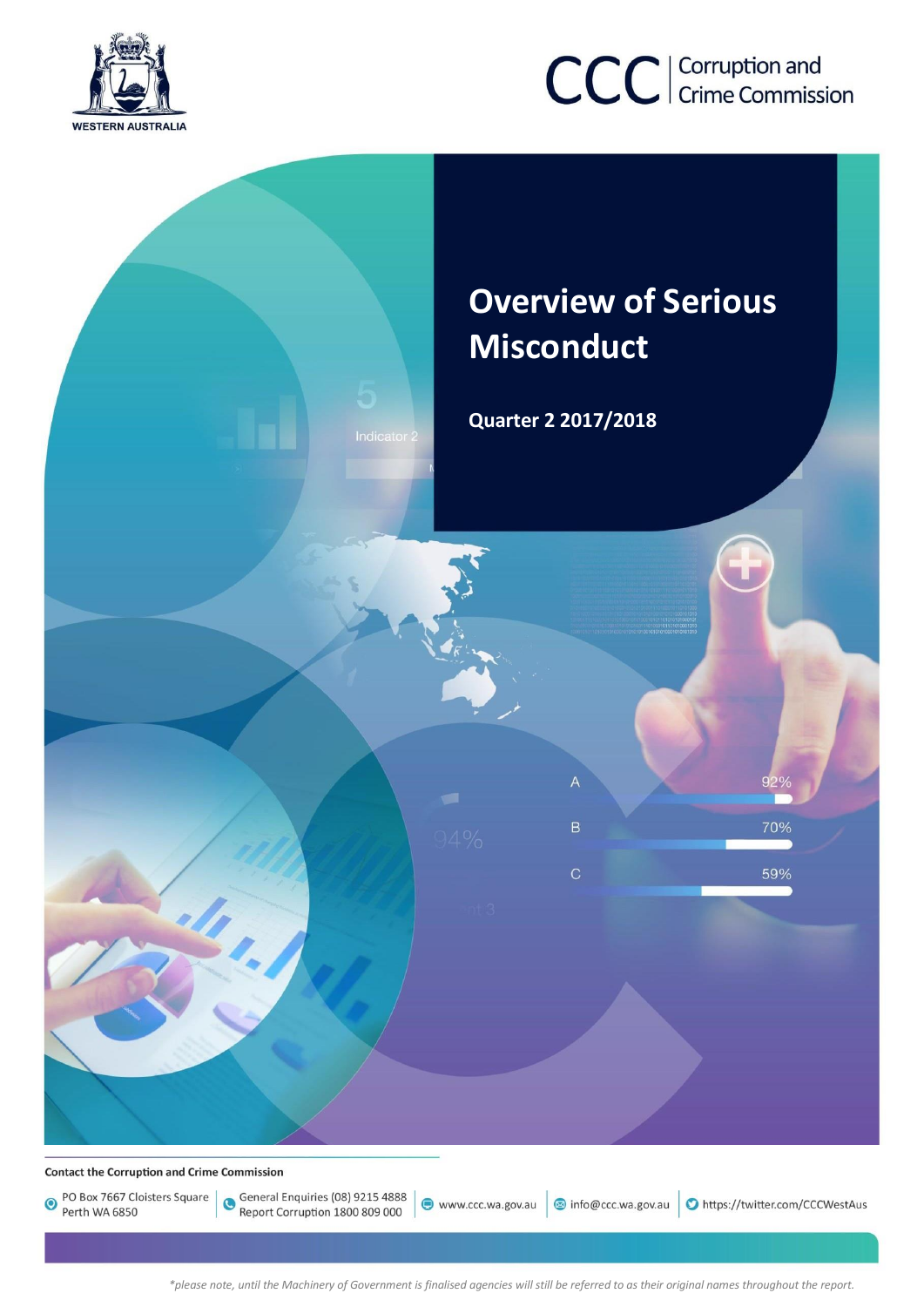

## **QUARTER 2 2017/2018 AT A GLANCE**

## **WA POLICE FORCE**

#### **Allegation Categories**

| Unprofessional Conduct<br>153 allegations                         |
|-------------------------------------------------------------------|
| Neglect of Duty<br>112 allegations                                |
| Assault - Physical / Excessive use of force<br>76 allegations     |
| Breach of Code of Conduct / Policy / Procedures<br>64 allegations |
| No Allegation Identified<br>26 allegations                        |
| Other<br>125 allegations                                          |



## **PUBLIC SECTOR (minus WAPF)**

#### **19% 13% 13% 11% 10% 34% Allegation Categories** Assault - Physical / Excessive Use of Force **109 allegations**  Corrupt Conduct **76 allegations**  Using Position for Benefit / Detriment **77 allegations**  Unprofessional Conduct **66 allegations**  Breach of Code of Conduct / Policy / Procedures **59 allegations** Other **197 allegations**

**Contact the Corruption and Crime Commission** 

PO Box 7667 Cloisters Square  $\bullet$ Perth WA 6850

General Enquiries (08) 9215 4888 Report Corruption 1800 809 000

www.ccc.wa.gov.au

nfo@ccc.wa.gov.au https://twitter.com/CCCWestAus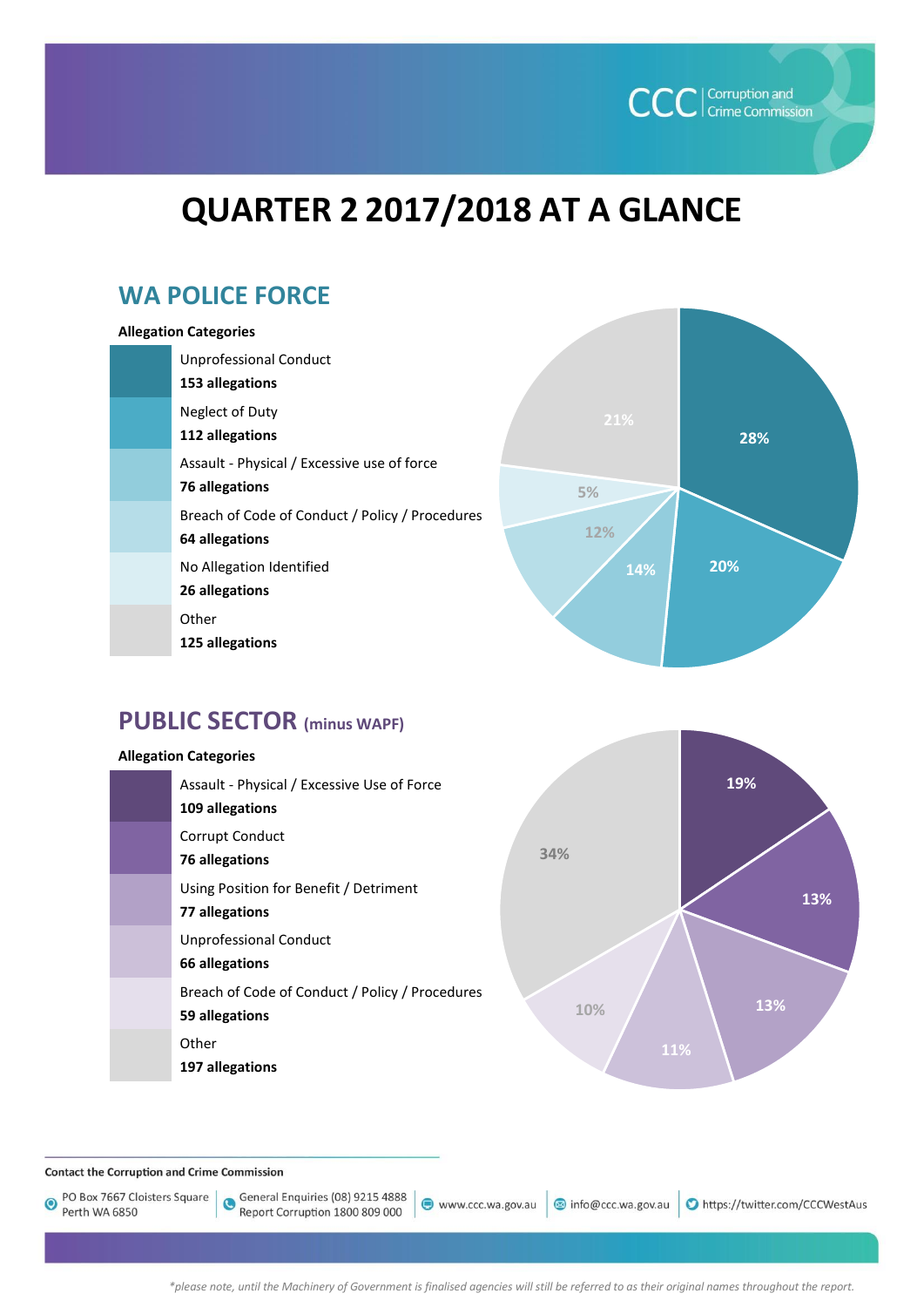|                                  | Q1 2017 / 2018 | Q2 2017 / 2018 |
|----------------------------------|----------------|----------------|
| NUMBER OF ALLEGATIONS IDENTIFIED | 1,267          | 1,140          |

## **Key Points**

- The number of notifications and reports received by the Commission decreased this quarter, as too did the number of allegations identified by the Commission. This in part is attributed to the closure periods observed by notifying authorities over the holiday period.
- A downward trend in the number of allegations identified pertaining to the Western Australia Police was observed over the last three reporting periods. This trend may be representative of proactive actions undertaken by the Western Australia Police in the previous reporting periods, and is reflected in the decrease in number of allegations for the breach of code of conduct/policy/procedures category.
- The continued decrease in the number of allegations identified relating to Local Government is attributed to the conclusion of the 2017 election program and the completion of significant enquiries into the conduct of individual councils by a number of oversight and regulatory bodies.

## **Challenges and Opportunities**

- The Commission continues to explore ways in which it can increase public sector and community awareness of corruption and serious misconduct risks, following on from the success of International Anti-Corruption Day on 9 December 2017.
- The Commission will shortly announce changes to the *Guidelines for the notification of serious misconduct* issued under section 30 of the Corruption, Crime and Misconduct Act 2003. Notifying authorities will be advised of the changes through correspondence, with additional information to be available on the Commission's website and social media platforms.

**Contact the Corruption and Crime Commission** 

PO Box 7667 Cloisters Square  $\bullet$ Perth WA 6850

General Enquiries (08) 9215 4888 Report Corruption 1800 809 000

www.ccc.wa.gov.au

info@ccc.wa.gov.au D https://twitter.com/CCCWestAus

Corruption and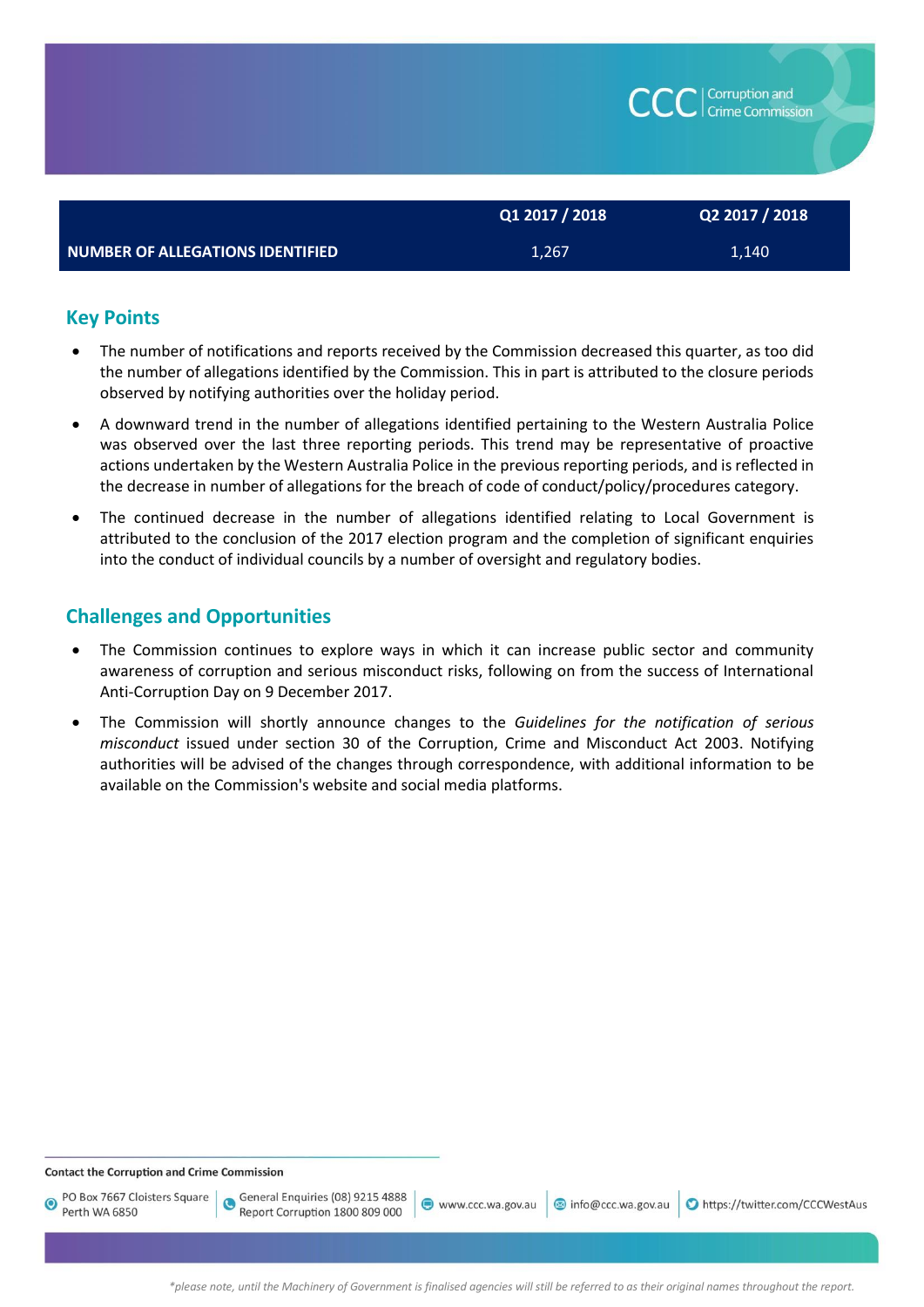

## **Graphical Analysis**

## **Table 1: Public Sector Allegations**

| <b>Allegation Category</b>                 | Q1 2017/2018 | Q2 2017/2018 |
|--------------------------------------------|--------------|--------------|
| Western Australia Police                   | 600          | 556          |
| Independent agencies and other authorities | 130          | 138          |
| Local Government                           | 205          | 190          |
| Department of Education                    | 124          | 120          |
| WA Health                                  | 110          | 51           |
| <b>Department of Corrective Services</b>   | 86           | 74           |
| Not in jurisdiction                        | 12           | 11           |
| <b>Total</b>                               | 1,267        | 1,140        |

#### **Table 2: Allegation Source**

| <b>Section Reported Under</b>            |          | Q1 2017/2018 |      | Q2 2017/2018  |      |
|------------------------------------------|----------|--------------|------|---------------|------|
| Notifications from notifying authorities | s.28     | 785          | 62%  | 679           | 60%  |
| Reports from the public                  | s.25     | 444          | 35%  | 439           | 39%  |
| <b>Public Sector Commission</b>          | s.45M(d) | 28           | 2%   | 20            | 1%   |
| Commission's own propositions            | s.26     | 9            | 1%   | $\mathcal{P}$ | 0%   |
| Allegations initiated                    | S.22     | 1            | 0%   | 0             | 0%   |
| <b>Total</b>                             |          | 1,267        | 100% | 1.140         | 100% |

## **Table 3: Top Five Western Australia Police Force Allegation Categories**

|                                                 | Q1 2017/2018 |     | Q2 2017/2018 |     |
|-------------------------------------------------|--------------|-----|--------------|-----|
| <b>Allegation Category</b>                      | No.          | %   | No.          | %   |
| <b>Unprofessional Conduct</b>                   | 134          | 22% | 153          | 28% |
| Neglect of Duty                                 | 116          | 19% | 112          | 20% |
| Assault - Physical / Excessive use of force     | 84           | 14% | 76           | 14% |
| Breach of Code of Conduct / Policy / Procedures | 96           | 16% | 64           | 12% |
| No Allegation Identified                        | 14           | 2%  | 26           | 5%  |
| <b>Total</b>                                    | 444          | 73% | 431          | 79% |

**Contact the Corruption and Crime Commission** 

PO Box 7667 Cloisters Square  $\bullet$ Perth WA 6850

General Enquiries (08) 9215 4888<br>Report Corruption 1800 809 000

www.ccc.wa.gov.au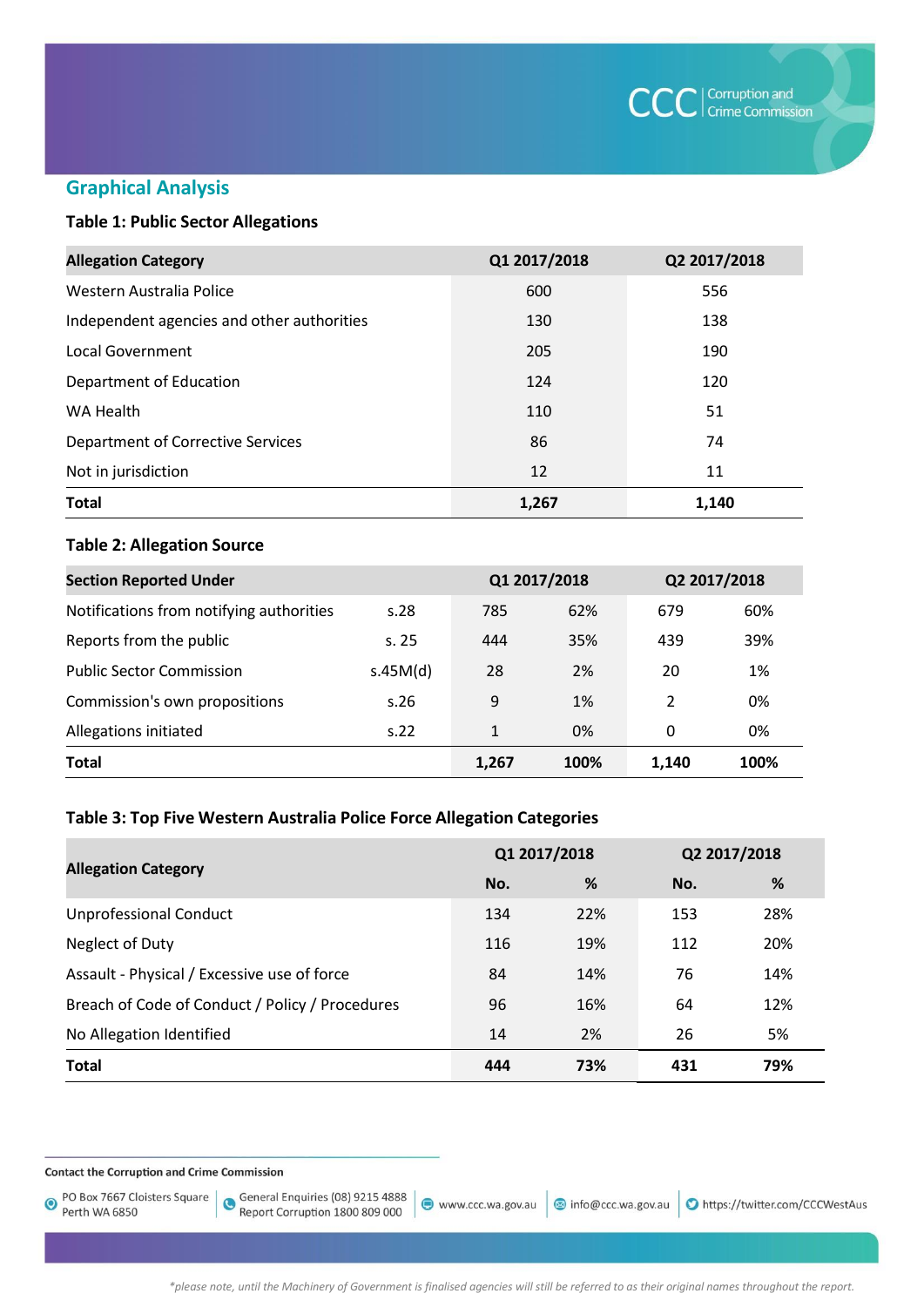#### **Table 4: Top Five Local Government Allegation Categories**

|                                                 | Q1 2017/2018 |     | Q2 2017/2018 |     |
|-------------------------------------------------|--------------|-----|--------------|-----|
| <b>Allegation Category</b>                      | No.          | %   | No.          | %   |
| Corrupt Conduct                                 | 31           | 15% | 37           | 19% |
| Using Position for Benefit / Detriment          | 50           | 24% | 37           | 19% |
| Breach of Code of Conduct / Policy / Procedures | 41           | 20% | 28           | 15% |
| <b>Unprofessional Conduct</b>                   | 25           | 12% | 22           | 12% |
| Fraud / Falsification / Fabrication             | 16           | 8%  | 16           | 8%  |
| <b>Total</b>                                    | 163          | 79% | 140          | 73% |

### **Table 5: Top Five WA Health Allegation Categories**

|                                                | Q1 2017/2018 |     | Q2 2017/2018 |     |
|------------------------------------------------|--------------|-----|--------------|-----|
| <b>Allegation Category</b>                     | No.          | %   | No.          | %   |
| <b>Unprofessional Conduct</b>                  | 10           | 9%  | 6            | 12% |
| Using Position for Benefit / Detriment         | 11           | 10% | 5            | 10% |
| Fraud / Falsification / Fabrication            | 31           | 28% | 5            | 10% |
| Stealing                                       | 10           | 9%  | 5            | 10% |
| Unlawful Use of Computer (s440A Criminal Code) | 7            | 6%  | 5            | 10% |
| <b>Total</b>                                   | 69           | 62% | 26           | 52% |

## **Table 6: Top Five Department of Corrective Services Allegation Categories**

|                                                 | Q1 2017/2018 |     | Q2 2017/2018 |     |
|-------------------------------------------------|--------------|-----|--------------|-----|
| <b>Allegation Category</b>                      | No.          | %   | No.          | %   |
| <b>Unprofessional Conduct</b>                   | 11           | 13% | 15           | 20% |
| Corrupt Conduct                                 | 11           | 13% | 12           | 16% |
| Assault - Physical / Excessive use of force     | 9            | 10% | 9            | 12% |
| Breach of Code of Conduct / Policy / Procedures | 10           | 12% | 8            | 11% |
| <b>Serious Criminal Conduct</b>                 | 3            | 3%  | 6            | 8%  |
| <b>Total</b>                                    | 44           | 51% | 50           | 67% |

**Contact the Corruption and Crime Commission** 

PO Box 7667 Cloisters Square  $\bullet$ Perth WA 6850

General Enquiries (08) 9215 4888<br>Report Corruption 1800 809 000

● www.ccc.wa.gov.au | 3 info@ccc.wa.gov.au | ● https://twitter.com/CCCWestAus